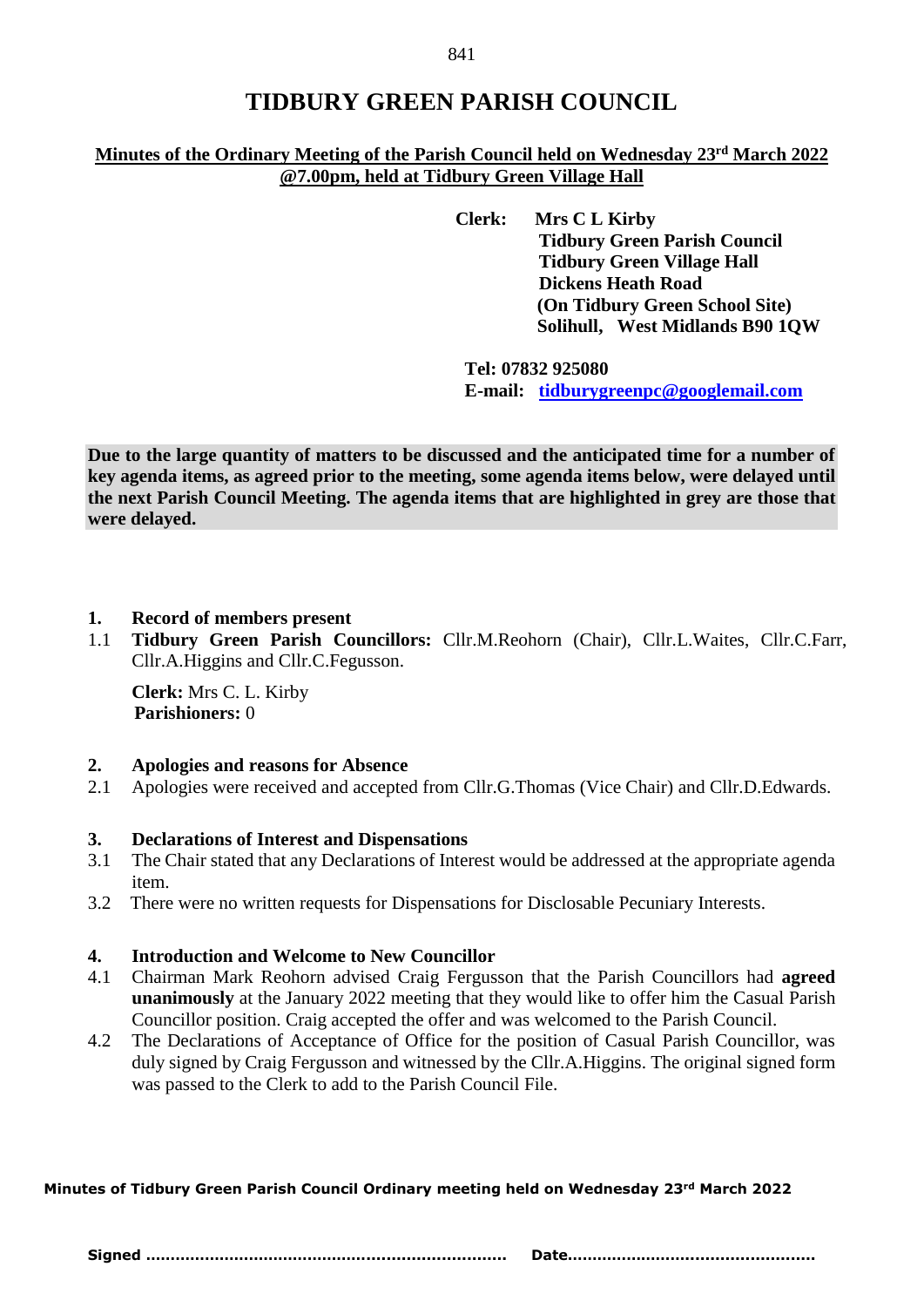- 4.3 Cllr.Craig.Fergusson was provided with a copy of the Pecuniary Interest form, which he completed and returned to the Clerk. The Clerk will provide a copy to the SMBC Monitoring Officer at SMBC and file the original.
- 4.4 The Clerk provide Cllr.C.Fergusson with an introduction pack, which includes key information and documentation.
- 4.5 The Clerk advised that she will share details of any training courses, as they become available.
- 4.6 The Clerk advised that the Parish Council's Code of Conduct form should be read, understood and signed by Cllr.C.Fergusson. The signed form should be returned to the Clerk.

# **5. Open Forum**

5.1 There being no parishioners present there were no matters for discussion.

# **6. To Approve the Minutes**

6.1 The minutes of the meeting held on 23 February 2022 having previously been distributed, it was confirmed that Parish Councillors had reviewed the minutes. It was proposed by Cllr.M.Reohorn and seconded by Cllr.L.Waites that they be signed as a true record of that meeting. **This motion was carried by 2 in favour, with 3 abstentions, due to the Councillors not being present at the meeting.**

# **7. To review and consider progress against actions as detailed on the Action Tracker (Previously Distributed) and if necessary consider any matters arising from minutes.**

# **8. Responding to Planning Applications – Policy**

8.1 Councillors advised that they had not sought any advice to enable them to respond to any Planning applications. It was stated that views were produced by individual Councillors, based on their analysis of the planning information available and their knowledge of the site in question and general planning policy. All Councillors understood that planning advice should not be sought on an individual basis. This should only occur if the Full Council agrees to obtain professional advice.

# **9. To consider the following planning matters**

# **New Planning Applications**

- 9.1 PL/2022/00305/PPFL 448 Norton Lane It was proposed by Cllr.M.Reohorn, seconded by Cllr.C.Farr and **agreed unanimously** that the decision should be left to Solihull MBC Planning.
- 9.2 PL/2022/003104/MINFHO 72 Lowbrook Lane **No Representation Submitted via delegated authority.**
- 9.3 PL/2022/00396/MINFHO 426 Tilehouse Lane -**No Representation, via delegated authority.**

# **Planning Decisions by Solihull Borough Council**

- 9.4 Application PL/2021/03133/MINFHO 70 Lowbrook Lane **Approved**
- 9.5 PL/2021/02773/MINFHO 61A Wood Lane **No Representation -via delegated authority - Approved.**
- 9.6 PL/2021/02969/MINFHO– Cleobury Barn, Cleobury Lane **No Representation – Refused**

# **Minutes of Tidbury Green Parish Council Ordinary meeting held on Wednesday 23rd March 2022**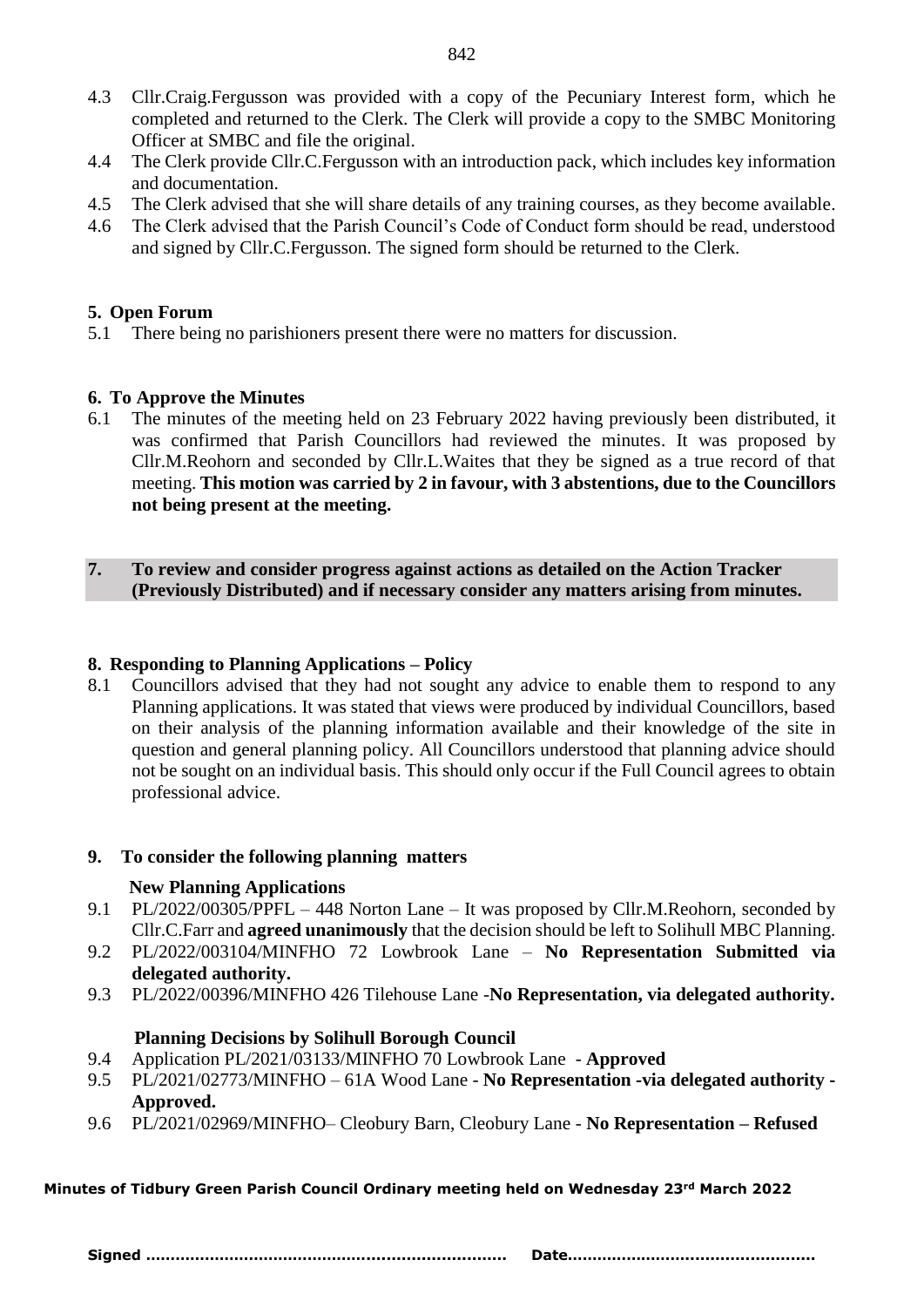#### **Ongoing matters**

- 9.7 PL/2021/01204/TPO 158 Tilehouse Lane **Objection Submitted**
- 9.8 PL/2022/00226/TPO Trees And Hedges Lowbrook Lane **Objection Submitted**
- 9.9 PL/2021/03057/PNCUDW– Bowyer Farm **Relevant Points raised and decision left to SMBC**
- 9.10 PL/2021/03058/PNCUDW– Bowyer Farm **No Representation, however conditions requested -via delegated authority**
- 9.11 PL/2021/02865/PPFL– Pinewood 62 Shutt Lane **Objection Submitted.**
- 9.12 PL/2021/02682/PPFL 95 Lowbrook Lane **Objection -via delegated authority.**
- 9.14 PL/2021/02561/PNCUDW Bowyer Farm **No Representation (However, conditions to Approval requested) -via delegated authority**
- 9.15 PL/2021/02477/PPOL Land Encompassing 146 and 150 Tilehouse Lane. **No Response Submitted.**
- 9.16 PL/2021/01946/MINFHO Tall Trees Fulford Hall Road. **No Representation.**
- 9.17 PL/2021/00046/PPTREE Open Space off Cherry Tree Drive **Objection Submitted via delegated authority. Objection due to the absence of any evidence of damage/disease to tree.**

# **10. Regency Fields Development**

- 10.1 Cllr.C.Farr advised that Solihull MBC should have the findings of the survey work that they have undertaken, in relation to plans to install additional Street lighting on the new road junction with Pastures Drive & Lowbrook Lane. Currently it is unclear, how much consultation Solihull MBC intend to carry out, to obtain views of the Parish Councillors and local residents.
- 10.2 There were no updates to report.

# **11. Tidbury Heights Development**

- 11.1 It remains unclear when Tidbury Heights will be officially handed over to Solihull MBC, from Bellway.
- 11.2 Cllr.C.Farr confirmed that he would raise the issue of vehicles speeding around Cherry Drive, with SMBC Highways, when he next engages with them regarding other ongoing matters. This issue has been raised by a number of parishioners. Councillors discussed the matter at the January 2022 meeting and agreed that road markings or signage should be considered as options to reduce this issue.

# **12. Solihull Local Plan Review**

12.1 As reported in previous meetings EiP hearings have been completed and Solihull MBC have received a letter from the independent Inspectors outlining their initial views on Solihull's new Local Plan. In summary "the Inspectors have concluded that the Council has complied with the duty to co-operate in the preparation of the Local Plan, but they are still giving consideration to a number of significant issues of soundness raised at the hearings. These include the period of the plan. As the plan is likely to be adopted sometime in 2022/23 they suggest extending the plan period to at least 2036/37 so that Solihull's strategic policies look ahead over a minimum 15 year period from adoption so it is consistent with national policy. While they agree that the plan should recognise the importance of the NEC, and the potential for new housing at the complex, the Inspectors are seeking more evidence to justify the ambitious vision for the site that would see the delivery of more than 2,000 new homes by 2036." SMBC now has to produce the evidence to support the NEC's masterplan proposals and consider the time period covered by the plan.

**Minutes of Tidbury Green Parish Council Ordinary meeting held on Wednesday 23rd March 2022**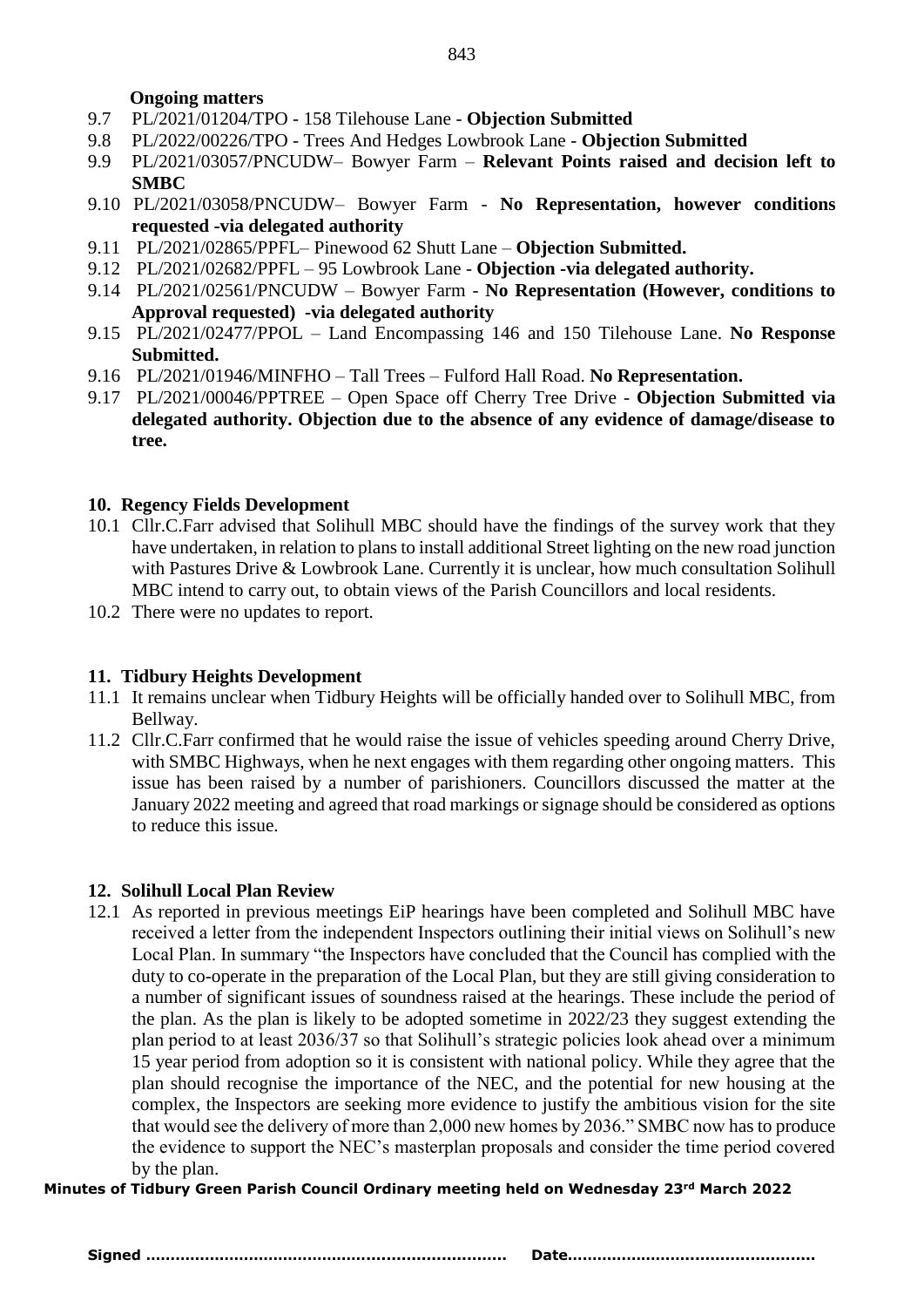# **13. Fulford Green: A new zero carbon community for Solihull**

13.1 There were no further updates, however, this matter is highly reliant on the outcomes of the Draft Solihull Local Plan.

# **14. Brunning & Price – Tidbury Green Farm – Pub**

14.1 Due to other work pressures the Clerk has not had an opportunity to contact Brunning & Price to see, if they would be willing to meet with the Parish Council. Cllr.A.Higgins offered to make contact and invite them to the April 2022 Parish Council Meeting. This would allow the Parish Council to learn about their plans and seek opportunities to collaborate with them, so that the proposed pub is developed and managed with the community at heart.

# **15. Wood Lane / Lady Lane Parking Issues**

- To receive and discuss relevant updates, including those from Cllr.Reohorn, regarding the ASB Working Party.
- Discuss and agree any further action to be taken

# **16. Village Hall**

- 16.1 Cllr.L.Waites advised that the 5 year electrical survey, required as part of the terms of the Village Hall Insurance cover, has been completed. There are a few items that were raised which need remedial works to be undertaken. Cllr.L.Waites advised that she has arranged for the survey providers to return to undertake the required work. Cllr.Waites also stated that the insurance company are content to provide the insurance, providing these matters are addressed.
- 16.2 As detailed in the February 2022 Minutes "Upon arriving at the Parish Council meeting, it was noted that large lettering had been painted at the front of all nine parking spaces, eight of which read TGS and the other HT. The PC believe that this means Tidbury Green School and Head Teacher. As per the Village Hall Lease the PC understand that that 8 of the 9 parking spaces are specifically for visitors to the Village Hall. Given that Solihull MBC is the freeholder of this site, we assume that this action has been taken by or with the approval of the Council. This action will have significant detrimental effects on Village Hall usage, as the signage will deter Village Hall users from parking by the Village Hall." As agreed at the meeting Cllr.G.Thomas drafted a letter, which was approved by full Council and which was sent to Solihull MBC. The letter sent included a paragraph, stating that if the matter is not resolved within 30 days that the Parish Council will be compelled to seek compensation. The 30 days expire on the 30<sup>th</sup> March 2022. Currently the Parish Council have received no response from Solihull MBC. In advance of the meeting, Cllr.Thomas had produced a draft letter and invoice, which he suggested should be submitted to Solihull MBC, if they fail to respond to the initial letter, by the 30<sup>th</sup> March. These documents were circulated in advance of the meeting. It was proposed by Cllr.M.Reohorn, seconded by Cllr.C.Farr and **agreed unanimously** that the letter and invoice should be submitted, failing any response by the  $31<sup>st</sup>$  March 2022.

# **17. Queen's Diamond Jubilee**

17.1 As agreed at previous meetings, the Parish Council will make £1,000 available to support celebrations in Tidbury Green for the upcoming Queen's Diamond Jubilee. Volunteers are sought to form a social committee, not only to organise the Queen's Diamond Jubilee, but also ongoing community events, such as quizzes, fetes etc. A request for volunteers was included in the latest Tidbury Green Parish Council Newsletter, which has been circulated to all Tidbury Green homes, Cllr.A.Higgins included a request on the Local Facebook Group and Cllr.L.Waites has discussed the matter with the Head teacher at Tidbury Green School.

**Minutes of Tidbury Green Parish Council Ordinary meeting held on Wednesday 23rd March 2022**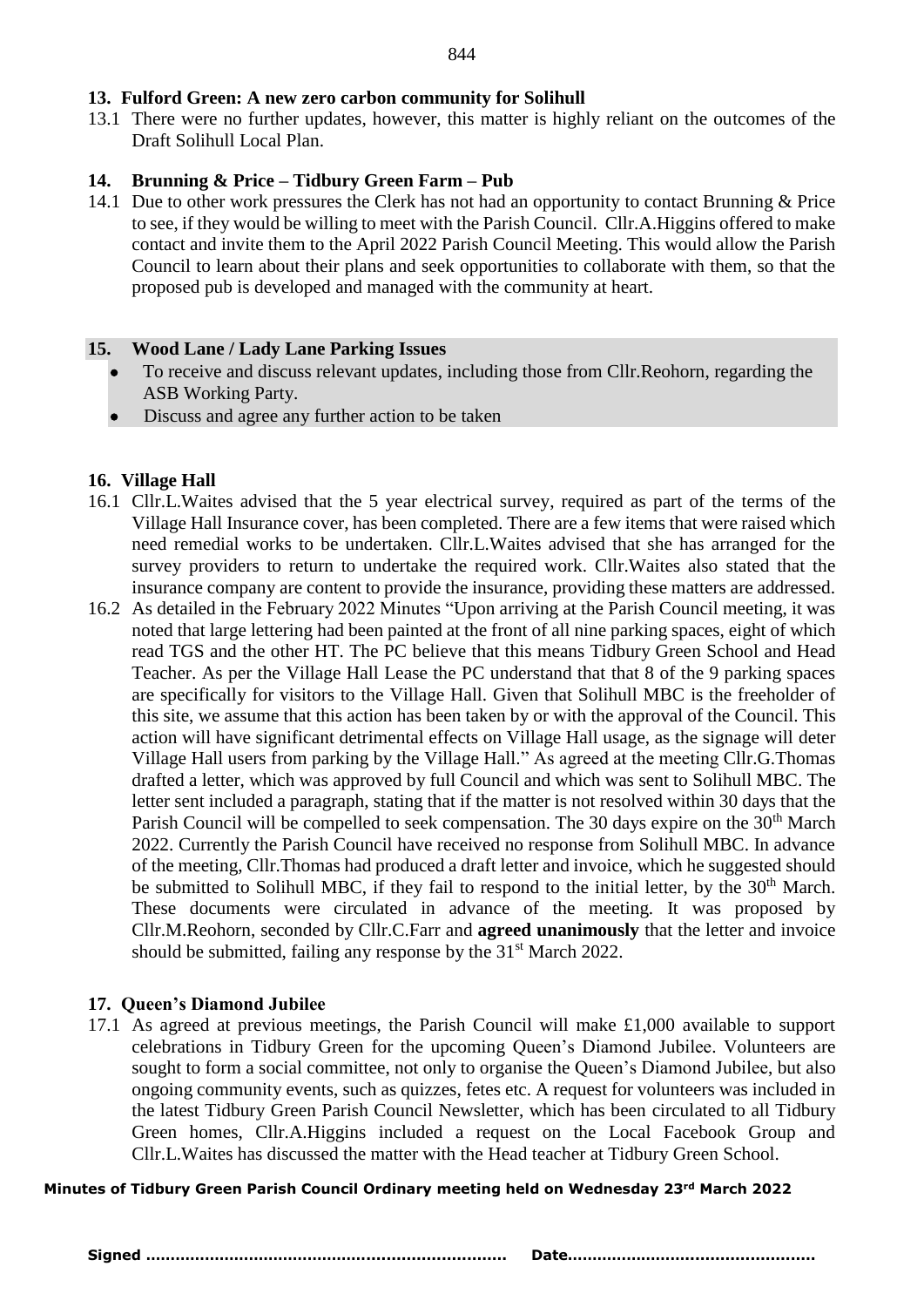The Clerk advised that she has received a few emails from parishioners who would like to get involved. It was agreed that details of volunteers should be sent to Cllr.M.Reohorn, who will make initial contact with the volunteers, with a view to arranging a brief meeting, so that plans can commence to organise celebrations for the Queen's Diamond Jubilee and then ongoing community social events. It was also agreed that Cllr.Waites will contact Tidbury Green School Head Teacher to establish if and how there is a joint celebration with the school.

# **18. Parishioner of the Year Award**

18.1 Relevant details are included in the latest newsletter, which has been delivered to all Tidbury Green homes. The closing date for nominations is 4 April 2022.

# **19. Financial Matters**

19.1 Payment of the items listed in the March 2022 Agenda Appendix 1 were discussed, including pay for hours worked by the Clerk. Extra hours were worked due to various matters, but predominately due to the Internal Audit, CIL online survey and production of the newsletter. It was proposed by Cllr.M.Reohorn, seconded by Cllr.C.Farr and **agreed unanimously** that payment of the items should be made. It was also **agreed unanimously** that the Parish Council should cancel its Zoom membership.

# **Payments Received**

19.2 VAT Refund £ 450.69 and Refund of payment make by Tidbury Green Parish Council - £702.58, as per February 2022 minutes (Cheque No: 100620) on behalf Tidbury Green Village Hall. (Payment to Solihull MBC, in relation to: - Invoice No: 111727 & Credit Note 127131).

# **Income and Expenditure Budget Year to 28 February 2022.**

19.3 The Responsible Financial Officer talked through the Income and Expenditure to 28 February 2022. The RFO had also produced a year to date summary, detailing year to date expenditure, forecast expenditure for the remainder of the FY and any resulting variances. This was circulated and discussed.

# **HSBC Safeguard Update**

19.4 Cllr.C.Farr advised that he had contacted HSBC, regarding the safeguard update and HSBC advised that no action was required, by the Parish Council.

# **Banking mandate in relation to account signatories**

- 19.5 It was proposed by Cllr.C.Farr and seconded by Cllr.M.Reohorn and **agreed unanimously** that Cllrs Reohorn and Cllr Farr, should remain on the Parish Councils (HSBC) banking signatory mandate and that Cllrs, L.Waites, A.Higgins and G.Thomas should be added. The form was signed by all relevant Councillors and the Clerk and final checks were completed by the Clerk and Chairman *Action:* Parish Council to submit the completed mandate to HSBC.  **To approve the renewal of your WALC Membership for 2022/2023**
- 19.6 It was proposed by Cllr.C.Farr and seconded by Cllr.M.Reohorn and **agreed unanimously** that payment for the renewal of your WALC Membership for 2022/2023, should be approved.

# **20. Internal Audit**

20.1 A copy of the Internal Auditor's Draft Report had been circulated to all Councillors in advance of the meeting. The report findings were reviewed and discussed. There were no recommendations included in the report.

**Minutes of Tidbury Green Parish Council Ordinary meeting held on Wednesday 23rd March 2022**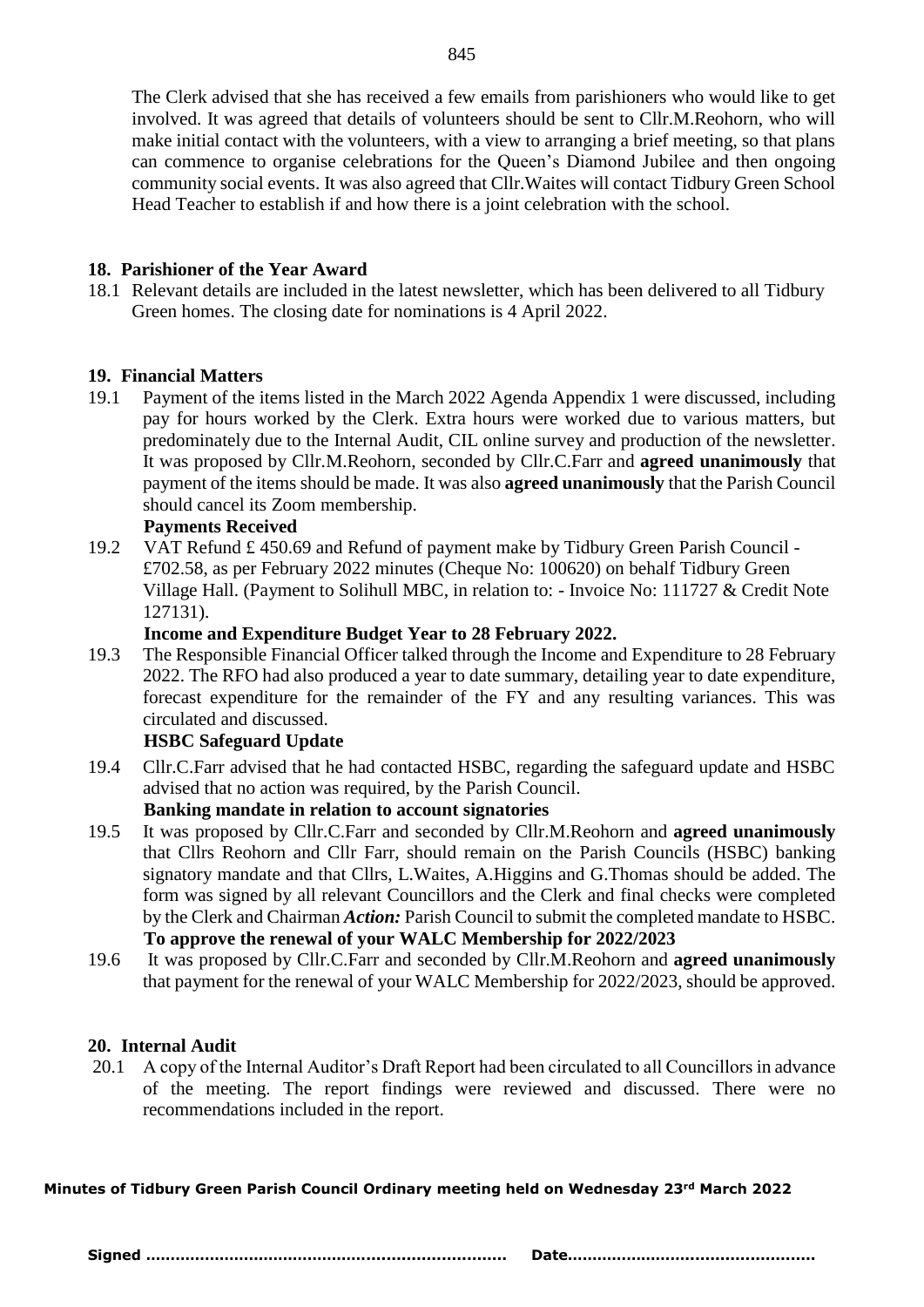# **21. External Audit 2021/22**

- 21.1 For the year 2021/22 the Parish Council's income exceeded the £25k threshold. Therefore Councillors **agreed unanimously** that they required an external audit as **a smaller authority subject to a limited assurance review.**
- 21.2 The Clerk advised that once the External Auditors get in touch, that due to the priority of this work, she will have to dedicate a proportion of her available time to undertake the work required.

# **22. 20's Plenty For Warwickshire**

22.1 There were no further updates to report.

# **23. Community Infrastructure Levy (CIL) Funding**

- 23.1 The CIL questionnaire / Survey to obtain the view of Tidbury Green Parishioners, in terms of what the available CIL money should be spent on, is included in the latest newsletter, which has now been delivered. The survey is available for completion electronically on the Parish Councils website or can be completed manually by filling out the form included in the newsletter.
- 23.2 The Clerk provided the Councillors with an update regarding how many questionnaires had been completed. The closing date for completed questionnaires is 4 April 2022.

# **24. Newsletter**

24.1 The latest newsletter has been delivered to all Tidbury Green homes.

# **25. Calendar of Actions**

# **Review of documents for Chairman's Black Box**

25.1 The clerk advised that she will undertake this task within the next few months

# **To review the Parish Council's updated Disaster Recovery plan**

25.2 The updated Disaster Recovery plan, which had been circulated and reviewed by Councillors in advance of the meeting was discussed. It was noted that Cllr.C.Farr's telephone number requires updating. It was proposed by Cllr.C.Farr, Seconded by Cllr.M.Reohorn and **agreed unanimously** that the policy document should be approved. *Action:* Clerk to update Cllr.C.Farr's telephone number and the Chairman and the clerk to sign the adopted policy document.

# **To review the Parish Council's newly developed Social Media Policy**

25.3 The Social Media Policy, which had been circulated and reviewed by Councillors in advance of the meeting was discussed. It was proposed by Cllr.C.Farr, Seconded by Cllr.M.Reohorn and **agreed unanimously** that the policy document should be approved.

# **Set date for Annual Parish Meeting**

25.4 It was agreed unanimously, that the Annual Parish Meeting, should take place on the evening of the Annual Parish Council meeting.

# **26. Flooding**

26.1 There were no updates to report.

**Minutes of Tidbury Green Parish Council Ordinary meeting held on Wednesday 23rd March 2022**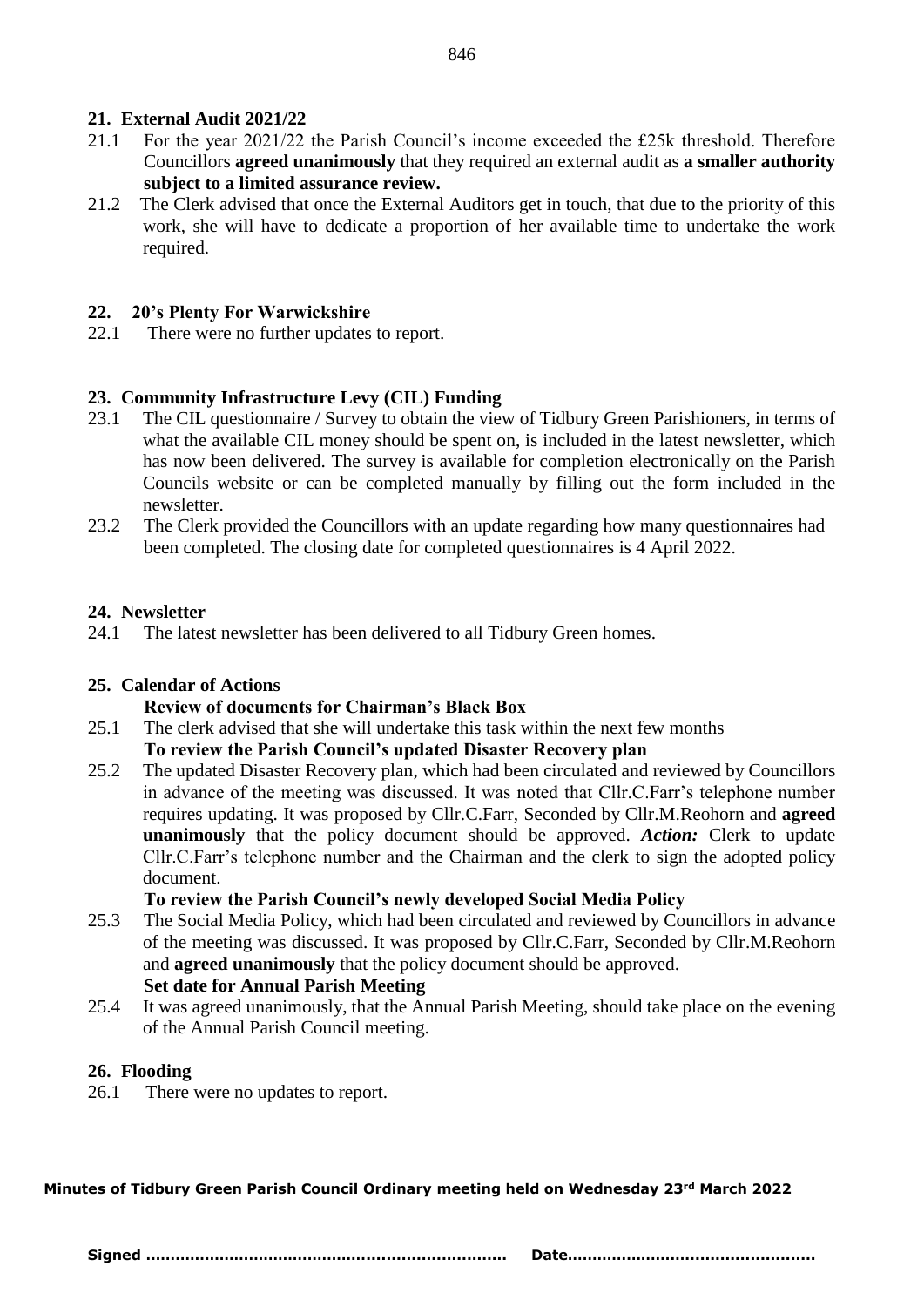# **27. Litter Picking in Tidbury Green**

27.1 There were no updates to report.

# **28. Crimes/ Anti-Social Behaviour in Tidbury Green**

28.1 There were no updates to report.

#### **29. Neighbourhood Watch / Street Watch**

- To receive any relevant updates.
- Discuss and agree any further action to be taken.

#### **30. Update from Parish Clerk**

30.1 There were no further updates to report.

# **31. Parish Council Communication Timings**

31.1 It was agreed that Councillors will continue sending emails when it is convenient for them to do so.

#### **32. Correspondence**

32.1 All items on the correspondence list were considered. All other items of concern or interest were dealt with as separate agenda items, or flagged as of interest to Councillors.

# **There being no further business the Chairman closed the meeting at 20:35**

# **Date of the next meeting: Wednesday 27th April 2022**

 Councillors are reminded of their legal duty to consider all aspects of equal opportunities, crime prevention, unlawful discrimination and other best practices when making decisions at the meeting.

# **THE PUBLIC AND PRESS ARE WELCOME TO ATTEND**

**Minutes of Tidbury Green Parish Council Ordinary meeting held on Wednesday 23rd March 2022**